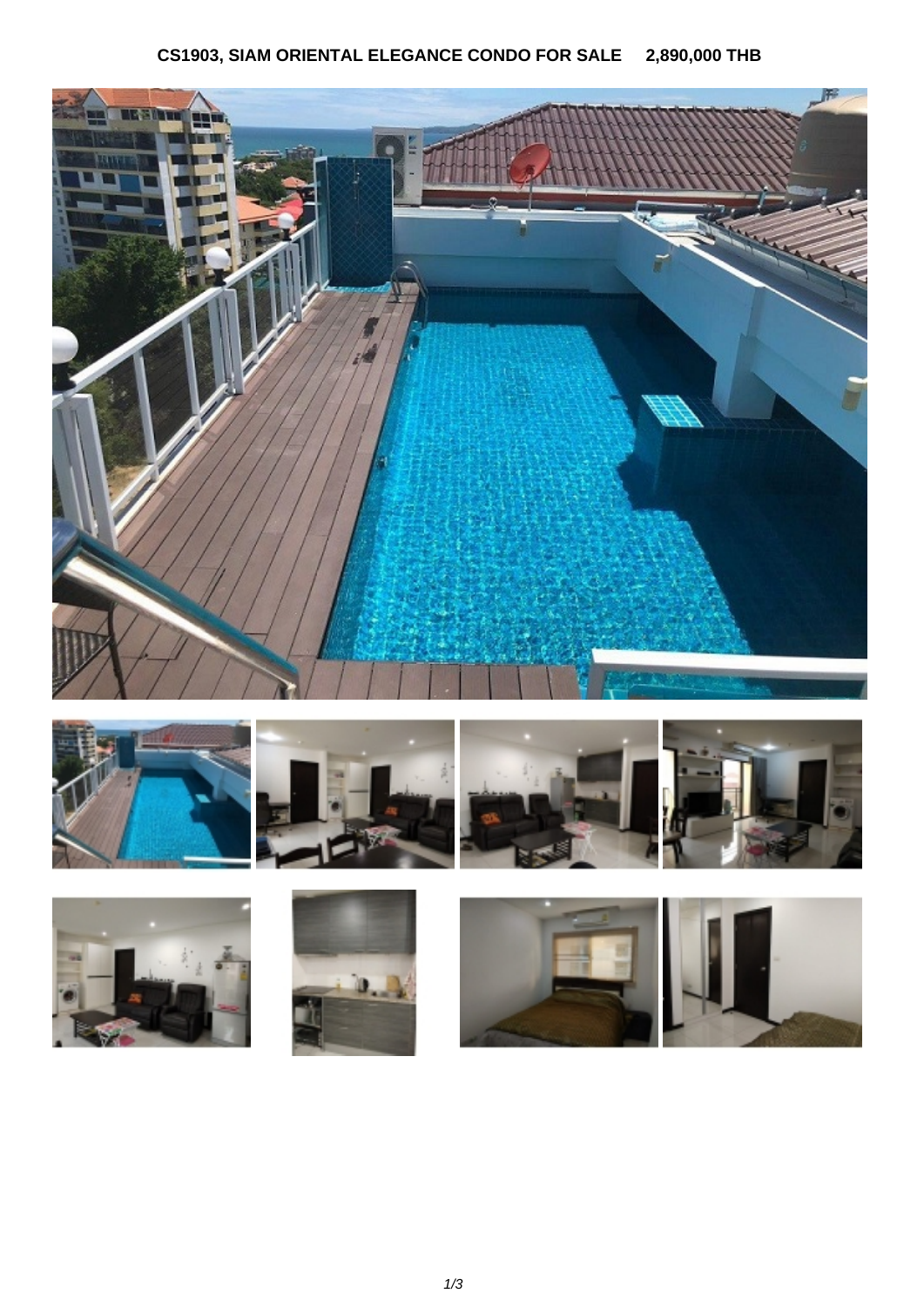

| <b>PROPERTY INFORMATION:</b> |            |
|------------------------------|------------|
| Category                     | : Condo    |
| Property type                | : For sale |
| Number bathrooms             | : 2        |
| Number bedrooms              | : 2        |
| Parking                      | : Yes      |
| Building size (sqmt)         | :68        |

## **PROPERTY INFORMATION:**

## Two Bedroom Condo for sale

 Available For Sale Pattaya Pratamnak hill 2 bedroom Modern condo for sale, modern style 2 bedroom condominium fully fitted and furnished. New condominium Project eight-story building made in the European style, located on Pratamnak hill, just 5 minutes from the famous beaches and Jomtien beach, under 10 minutes from the center of Pattaya. Condominium for sale offers its residents a rooftop swimming pool, relaxation area, and sundeck, under cover parking. Perfect location,to buy a condo close to all the attractions but in a peacefulenvironment, European quality of construction, 2 bedroom condominium has been Discounted for a quick sale makes this project attractive both for condo investors and private buyers for residential use or that Holiday home for the family getaways.

| <b>PROPERTY OWNERSHIP</b>   |                                                                    |
|-----------------------------|--------------------------------------------------------------------|
| <b>Property Ownership</b>   | : Foreign name                                                     |
| <b>INTERIOR AMENITIES</b>   |                                                                    |
| <b>Interior Amenities</b>   | : Furnished, Built-in, European Kitchen                            |
| <b>EXTERIOR AMENITIES</b>   |                                                                    |
| <b>Exterior Amenities</b>   | : Balcony                                                          |
| <b>COMMUNITY AMENITIES</b>  |                                                                    |
| <b>Community Amenities</b>  | : 24 hour Security, Roof Top Swimming pool, Parking, Elevator      |
| <b>APPLIANCES AMENITIES</b> |                                                                    |
| <b>Appliance Amenities</b>  | : Two ring hob, Microwave, Electric Hot Water, Air Conditioner, TV |
| <b>GENERAL AMENITY</b>      |                                                                    |
| <b>General Amenities</b>    | : City View, Low Floor                                             |

| <b>LOCAL AMENITIES:</b> |                     |  |
|-------------------------|---------------------|--|
| Super market            | : 2 minutes by Car  |  |
| School                  | : 5 minutes by Car  |  |
| Park                    | : 2 minutes by Car  |  |
| Beach                   | : 2 minutes by Car  |  |
| Coffee shop             | : 5 minutes by Walk |  |